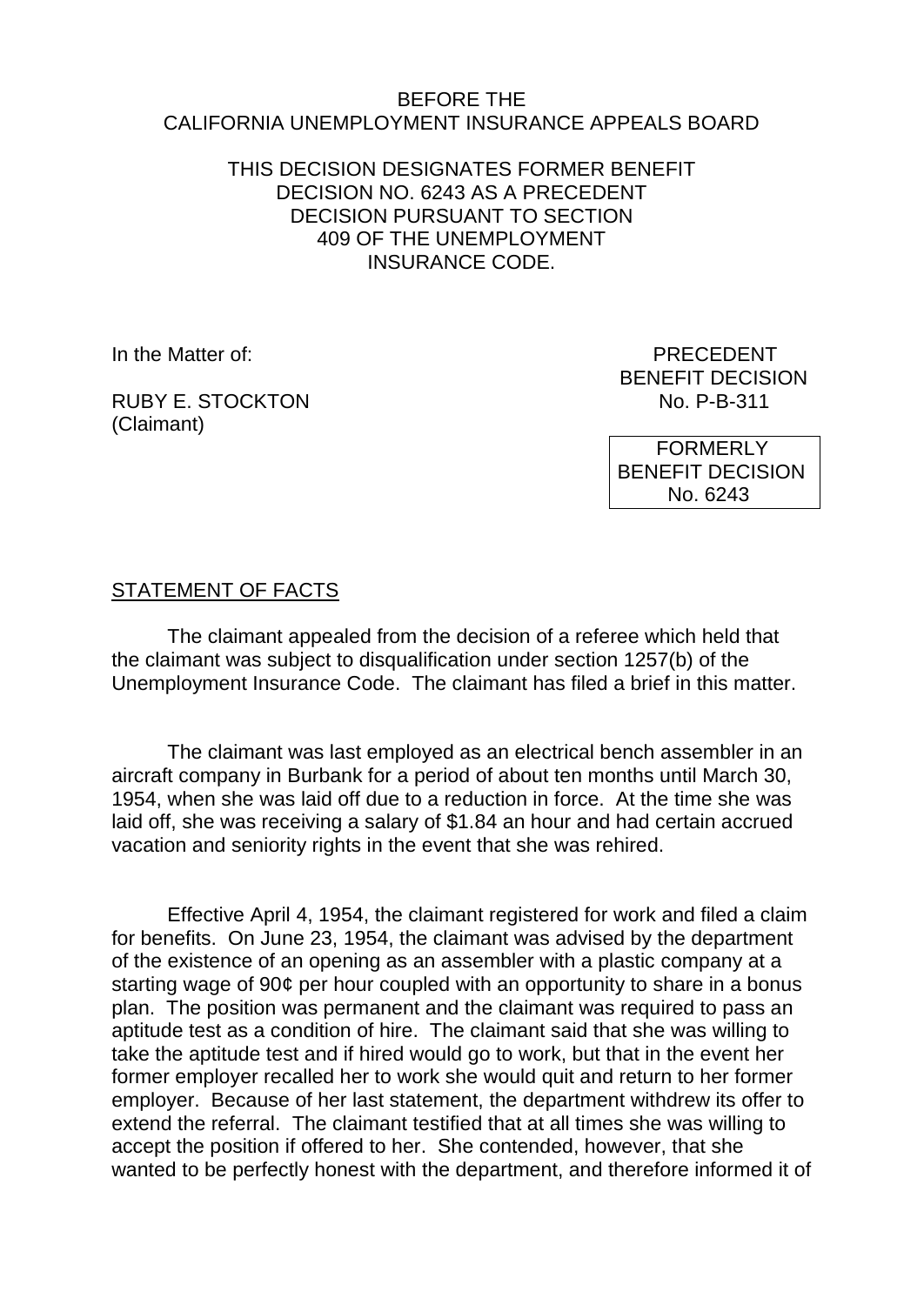her intention to return to her former employer in case she was recalled if the job offered was better than the job with the plastic company. The claimant had been unemployed for about ten weeks as of June 23, 1954, and she had no definite prospects for reemployment.

P-B-311

The issue is whether the claimant failed to apply for suitable employment when notified by a public employment office so as to be subject to disqualification under section 1257(b) of the code.

## REASONS FOR DECISION

Section 1257 of the Unemployment Insurance Code provides in part as follows:

"An individual is also disqualified for unemployment compensation benefits if:

\* \* \*

"(b) He, without good cause, refused to accept suitable employment when offered to him, or failed to apply for suitable employment when notified by a public employment office."

In Benefit Decision No. 1527, the department advised the claimant of a work opportunity which she refused to consider because she wished to obtain a higher wage due to the cost of obtaining child care. The claimant later contended on appeal that she was not offered a referral to work and therefore could not be subjected to disqualification. In ruling adversely to the claimant, we stated in part as follows:

"Admittedly, the claimant knew that the position was open and that she could be referred to the work immediately. . . . While a referral card was not given to the claimant by the Employment Service, to have done so under the circumstances would have been an idle act, in view of the claimant's lack of interest in the particular position. The absence of a formal referral where the claimant by her actions indicates that she will not consider the work offered is immaterial in determining whether or not there has been a refusal of a referral to suitable employment."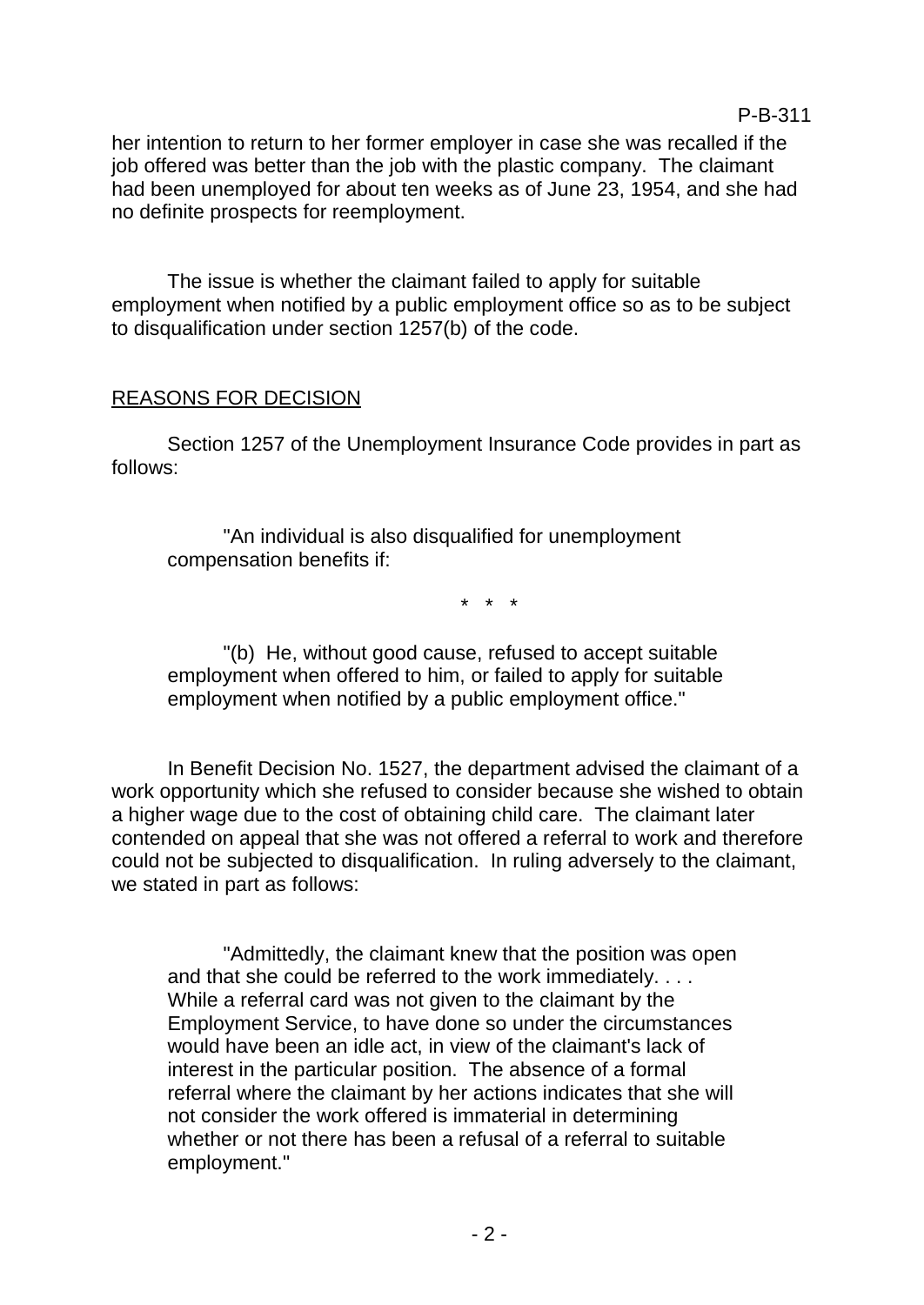#### We reaffirmed this view in Benefit Decision No. 6104.

However, it is our opinion that the principles enunciated in the foregoing decisions are not applicable in the instant case. Here, the claimant clearly indicated a willingness to apply for the position in question and a willingness to accept the work if offered. The only reservation expressed by the claimant was to the effect that, if her former employer should recall her to work at some indefinite time in the future, she would return to that employment. Her position in this respect is certainly understandable in view of the very substantial wage differential existing between the two employments. In our opinion, her statement in this respect cannot be construed as indicating an unwillingness on the part of the claimant to accept the referral or to make a bona fide application for the employment in question. In any event, we believe that the decision should have been left to the prospective employer and should not have been made by the department because, had the claimant been referred by the department, the potential employer and the claimant might have settled upon a mutually agreeable employment arrangement. Under the circumstances, since the department in effect withdrew its offer to refer the claimant to employment, the claimant may not be subjected to disqualification under section 1257(b) of the code.

#### DECISION

The decision of the referee is reversed. Benefits are allowed provided the claimant is otherwise eligible.

Sacramento, California, February 18, 1955.

## CALIFORNIA UNEMPLOYMENT INSURANCE APPEALS BOARD

MICHAEL B. KUNZ, Chairman

GLENN V. WALLS (Absent)

EDWARD CAIN